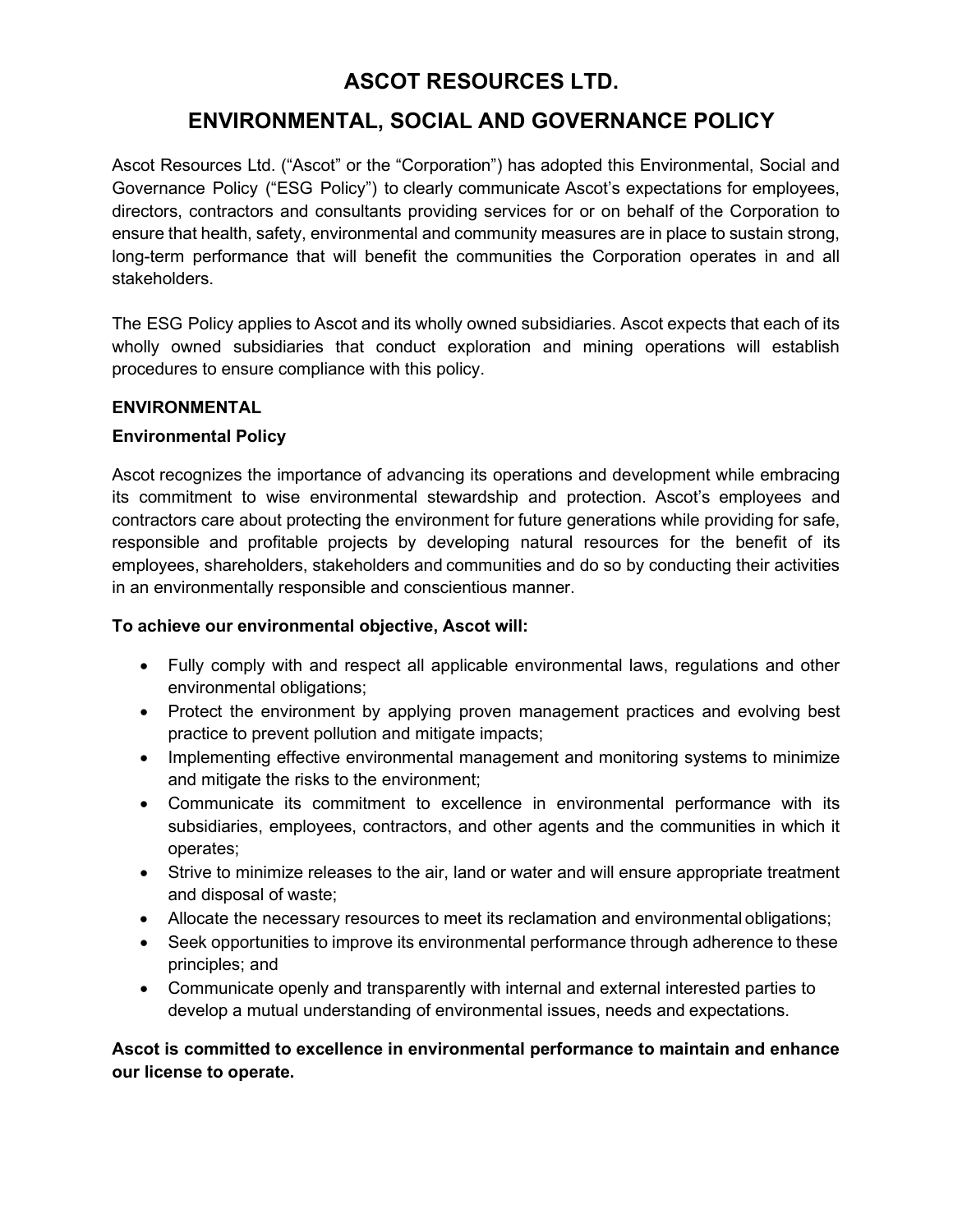#### **SOCIAL**

#### Health and Safety Policy

Ascot is committed to the safety, health and welfare of our employees and their families, our contractors and our visitors (collectively, "team members"), as well as the safety and well-being of the communities in which we work. All team members will take accountability for their personal safety, the safety of others working around them and the safety of the Community. Ascot is committed to a culture of zero harm.

### To achieve our health and safety objective, Ascot will:

- Provide team members with the necessary training, machinery skills testing, quidance, direction, and knowledge to safely perform their tasks and maintain records of the training including onsite orientation;
- Require that team members annually reaffirm their skills and competence necessary for their safety and the safety of others;
- Require that each site have an Emergency Response Plan in place;
- Provide access to first aid facilities and services and obligate team members to wear personal protective equipment when required;
- Support and encourage the efforts of team members to gain the knowledge and skills to continue to promote a safe and healthy life beyond the workplace;
- Identify risks and hazards and eliminate, isolate or mitigate the risks and hazards that could result in health risks, injury to team members or harm to the environment and local communities;
- Continuously seek improvements in policies and procedures to further lower risk and eliminate hazards through team member communication and feedback, motivation, reward and recognition, health and safety system reviews, and incorporating new technology, techniques and processes; and
- Maintain and test emergency response plans to minimize the impacts of unforeseen events.

# The safety, health and well-being of our workers, their families and the communities within which we work are Ascot's greatest responsibility.

# Social License and Sustainable Development Policy

Ascot is focused on building trust and making a positive difference in the communities in which we work.

#### Ascot is committed to:

- Identifying and engaging with our communities of interest in timely, inclusive, ethical, transparent and culturally-respectful dialogue prior to undertaking significant activities throughout the life of a project;
- Establishing formal grievance mechanisms as part of our overall community engagement process;
- Implementing meaningful and effective strategies for community engagement and sustainable practices beyond the life of the operations of the mine;
- Facilitating opportunities for community or individual growth;
- Promoting a safe environment for local communities and foster a work environment free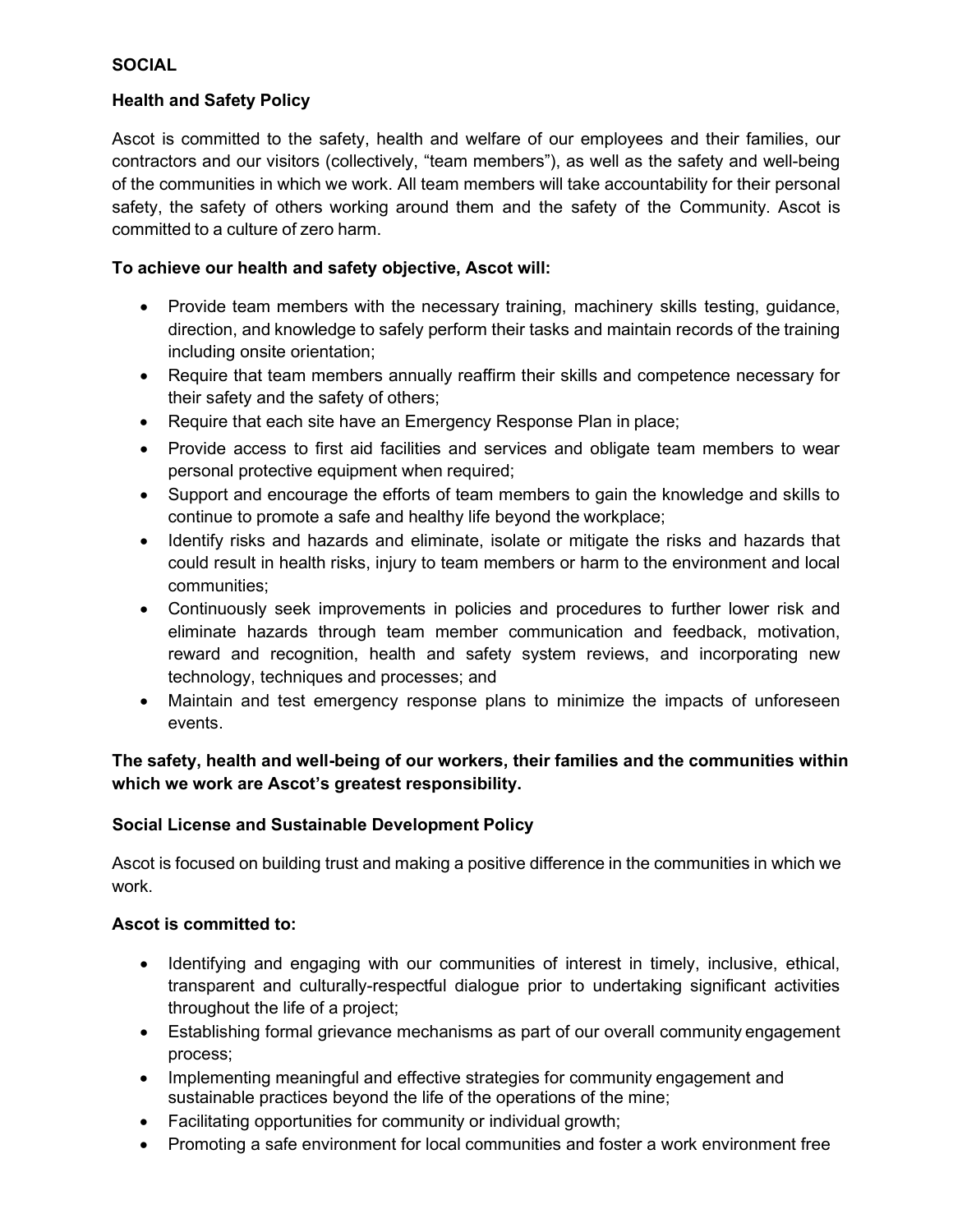from discrimination;

- Respecting the social, economic and cultural rights of local people;
- Assisting local and regional development in areas where we are the operator of our projects through training and employment;
- Adhering to all applicable laws and regulations of the countries and regions where we conduct our business, including those relating to human rights, and operating in a manner consistent with the Voluntary Principles on Security and Human Rights and industry best practice, respecting the Universal Declaration of Human Rights and the Convention on the Rights of the Child.

# Ascot will monitor the actions and conduct of every Ascot employee and contractor to ensure it maintains and enhances our social license to operate.

# Human Rights Policy

Ascot is committed to respecting human rights as outlined in the Universal Declaration of Human Rights, the United Nations Guiding Principles on Business and Human Rights, the International Labor Organization's Declaration on Fundamental Principles and Rights at Work and under international humanitarian law as well as any applicable local human rights legislation.

To ensure we meet our commitments, Ascot will assess potential human rights issues, take measures to avoid infringing on human rights, and seek constructive dialogue and partnerships with stakeholders impacted by our activities.

Ascot is committed to regularly reviewing and assessing the effective implementation of and compliance with this policy. Ascot will ensure relevant corporate procedures, standards and guidance support the implementation of and are aligned with this policy, in particular: all policies as herein described, the Board & Senior Management Diversity Policy, the Code of Business Conduct and Ethics Policy and Health, Safety, Environmental & Technical Charter.

# Scope and Responsibility

All Ascot board members, officers, employees, contractors or any third party conducting work or acting on Ascot's behalf will behave in a manner that respects human rights and avoids infringing upon them. Ascot will take appropriate measures to ensure that this policy is respected.

# To meet our responsibility to uphold human rights, Ascot will:

- Take actions to embed a human rights culture in our company and ensure employees and contractors are made aware of this Human Rights Policy and understand their responsibility to comply. These measures include awareness-raising and training on the policy and specific aspects within it, such as how to report concerns related to human rights via company grievance mechanisms;
- Respect the rights and dignity of employees, contractors, partners and community members impacted by our business. Ascot is committed to creating a safe and diverse workplace where decisions are non-discriminatory towards race, color, religion, nationality, gender, ethnicity, age, marital status, creed, sexual orientation, political beliefs, pregnancy, disability or other basis prohibited by law;
- Respect workers' rights, including freedom of peaceful assembly and association, and engagement in collective bargaining consistent with the relevant International Labour Organization (ILO) conventions on that subject;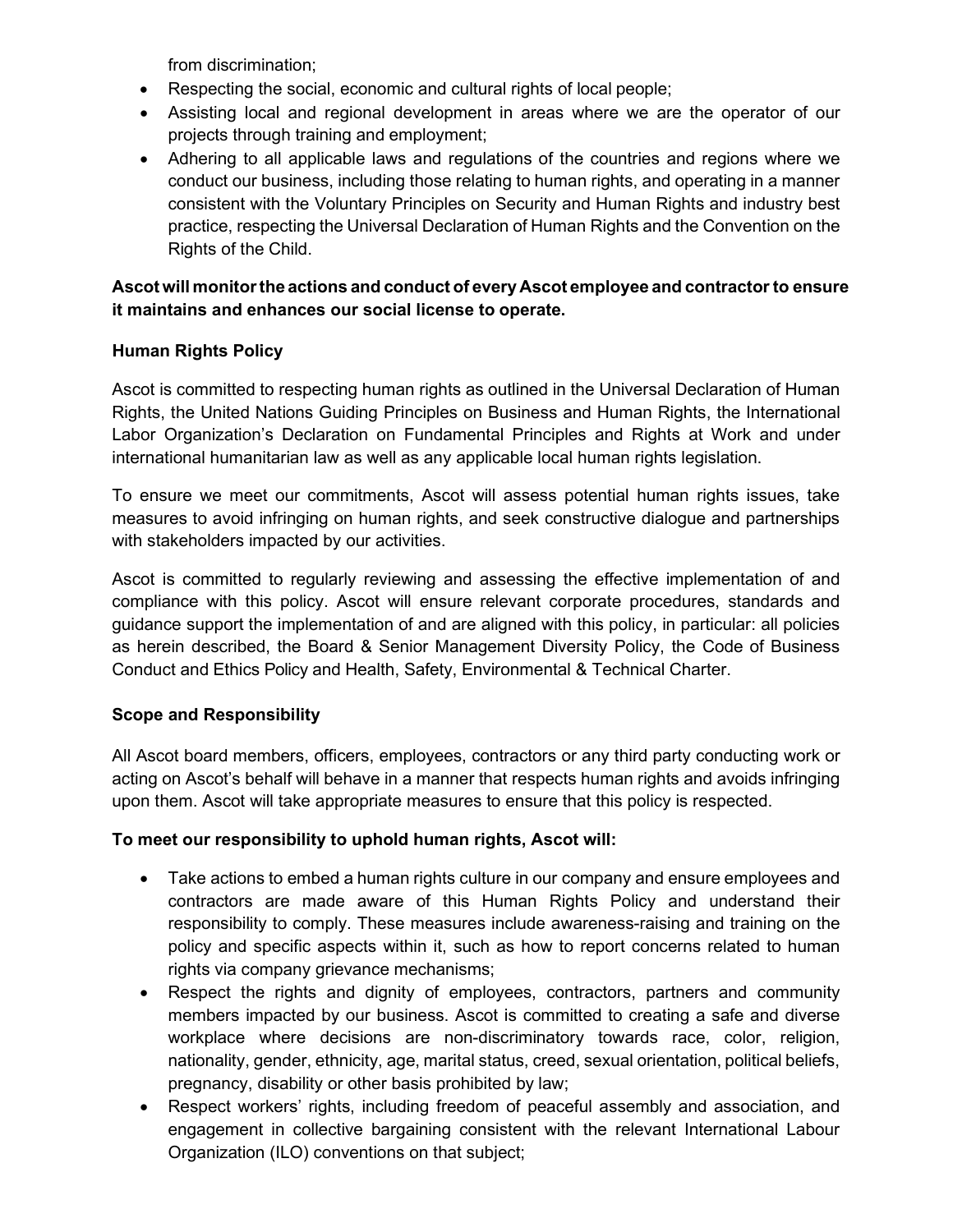- Not tolerate the use of forced, compulsory or child labor; and
- Be committed to continual improvement of our human rights practices and will regularly review and assess the effectiveness of and our compliance with this policy.

### Diversity Policy

Diversity in the workplace plays a key role in social responsibility and Ascot believes in diversity and values the benefits that diversity can bring to its board of directors, our senior management team and within its entire organization. The Corporation believes that diversity promotes the inclusion of different perspectives and ideas, mitigates against groupthink and ensures that the Corporation has the opportunity to benefit from all available talent required to achieve stewardship and to fulfill their duties to the Corporation and its stakeholders. The Company's board of directors has adopted a Diversity Policy separate and apart from this ESG Policy and it can be found on the Company website.

#### **Governance**

The Health, Safety, Environmental, & Technical Committee ("HSETC") of the Ascot Board of Directors shall assist the Board in its oversight of these policies including:

- a) sustainability conduct, including environmental, health, safety, social policies and programs and overseeing performance in such areas;
- b) the Corporation's compliance with, applicable legal and regulatory requirements and best practice in associated with health, safety, environmental and community conduct; and
- c) the Corporation's external reporting in relation to health, safety, environmental and community conduct.

The ESG Policy supplements the requirements, guidelines and standards of conduct described in Ascot's other internal and external policies. This includes Ascot's Code of Business Conduct and Ethics Policy incorporating its Commitment to Anti-Bribery Conduct, Whistleblower Protection Policy, Timely Disclosure, Confidentiality and Insider Trading Policy along with the Corporation's Covid-19 Policy, site-specific orientation, safety and induction requirements, policies and protocols amongst others. Ascot requires affirmation of the knowledge and compliance of the aforementioned Corporation policies by directors, employees, contractors and others where required as well as affirmation onsite of protocols, safety training etc. All policies, training manuals and safety procedures are reviewed regularly and updated as required. Corporate policies can be found at www.ascotgold.com.

The policies contained herein are intended to be a component of the governance framework within which Ascot's Board of Directors, assisted by its committees and management, directs the affairs of the Corporation. While it should be interpreted in the context of all applicable laws, regulations and listing requirements, as well as in the context of Ascot's constating documents, it is not intended to establish any legally binding obligations on Ascot or the directors and officers or limit or diminish any rights or remedies of the Corporation.

For employees, non-compliance with the ESG Policy may be grounds for disciplinary action up to and including termination of employment. For consultants and contractors, non-compliance may be grounds for contract termination. For directors, non-compliance may be grounds for casespecific disciplinary action, which may include immediate discharge or removal.

Annual review was conducted and any changes were approved by the Ascot Board of Directors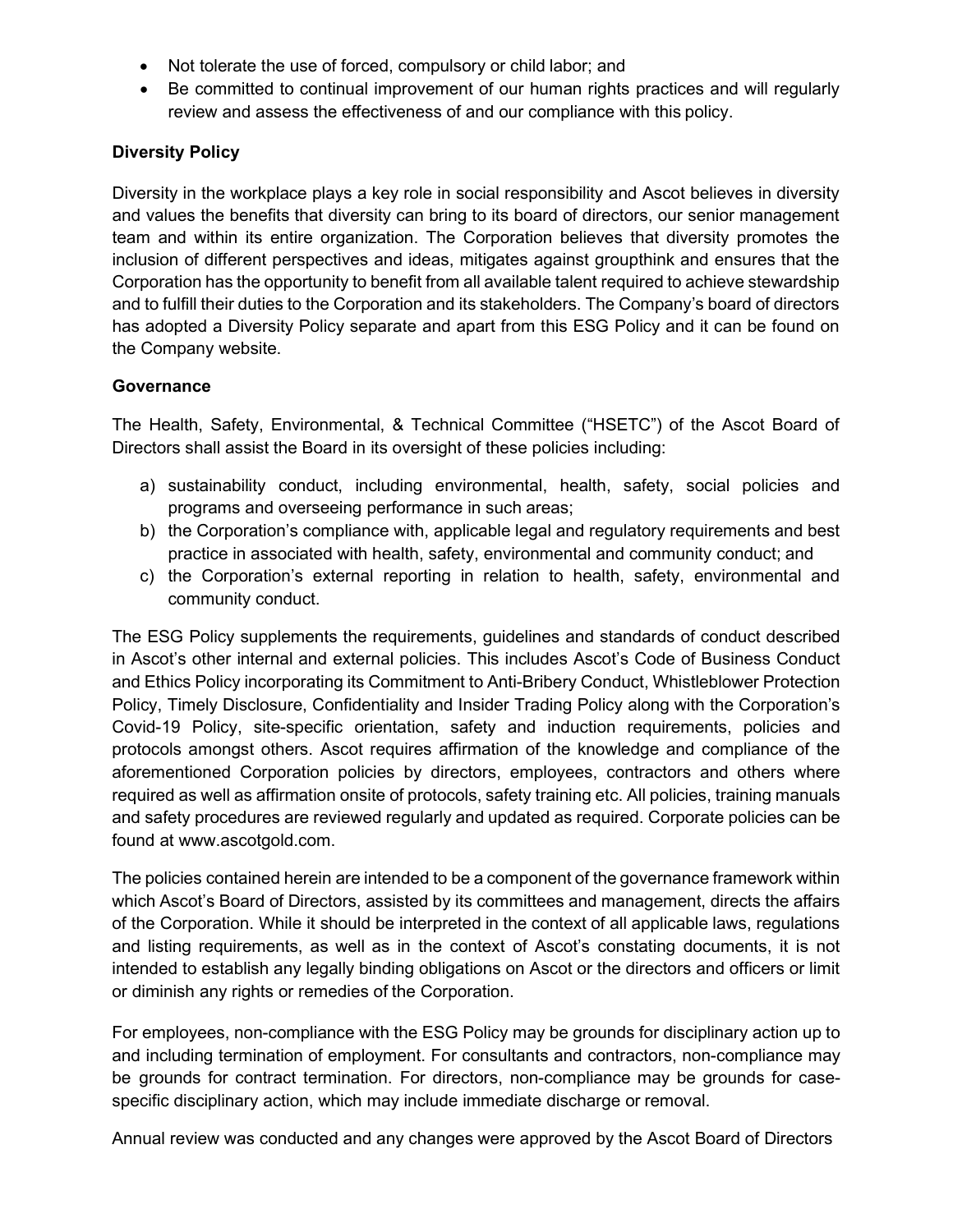To the extent, in future, that any joint venture is not controlled by the Corporation, the Corporation will endeavor to use its influence to cause the joint ventures to adopt and follow policies substantially consistent with the Corporation's Code of Business Conduct and Ethics.

No set of specific rules can anticipate or capture every possible instance in which an ethical issue may arise. Instead, all of us must be guided by the overarching principle that we are committed to fair and honest conduct and use our judgment and common sense whenever confronted with an ethical issue.